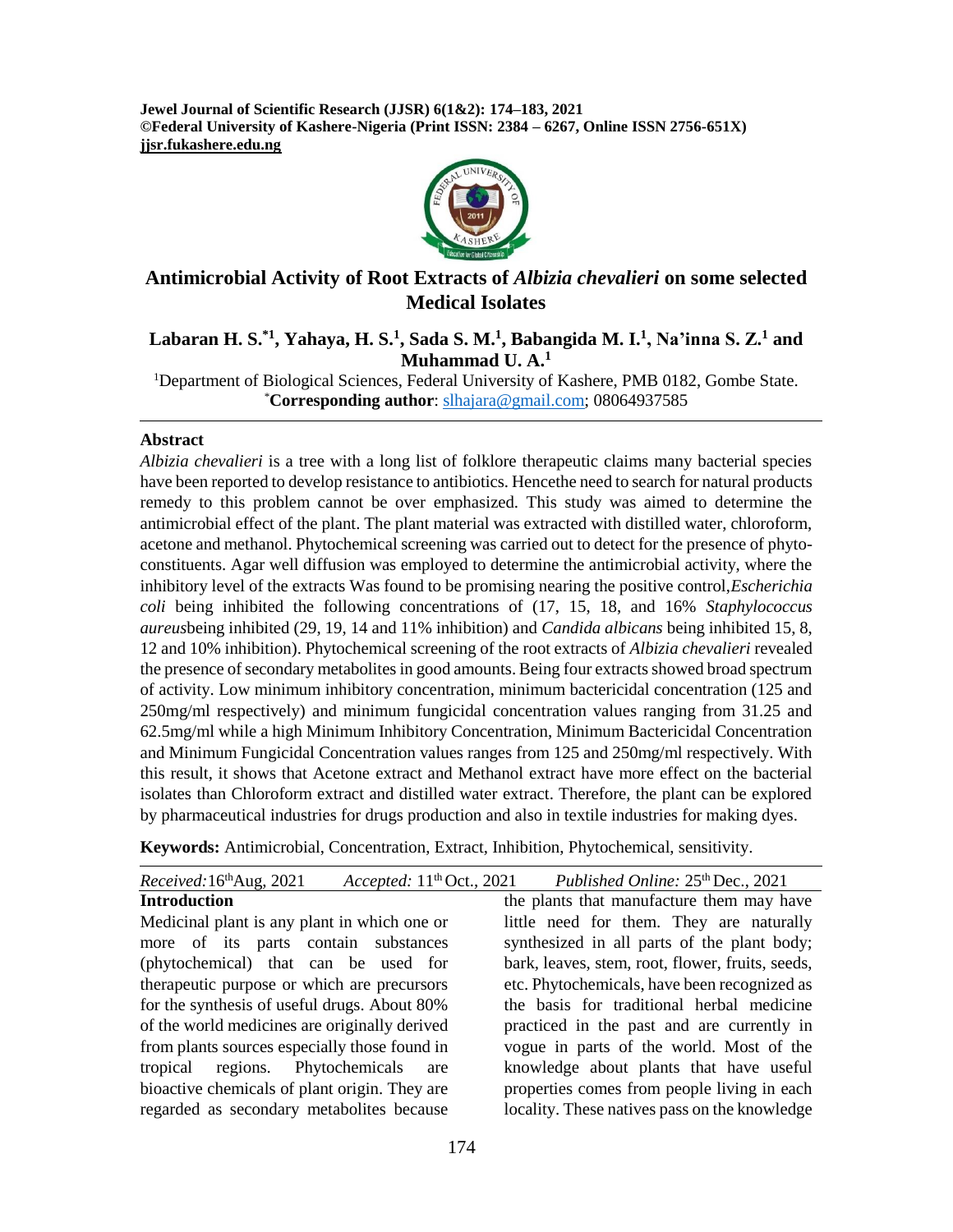from generation to generation making the use of techniques available for them to perform plant extractions, such traditional methods of metabolite extraction include, boiling with water, cold infusion, burning into ashes and mixing with oil. During the technological advancement of the last century, contemporary method of extraction utilizes principles based on polarity and alteration of pH. This method provides chances to quantify and to study the environmental factors that regulate the synthesis of such chemical compounds. Furthermore, medicinal herbs are moving from fringe to mainstream use with a greater number of people seeking for remedies and health approaches free from side effects caused by synthetic chemicals (Dubey *et al.*, 2004). In addition, medicinal plants have been identified and used throughout human history. Plants have the ability to synthesize a wide variety of chemical compounds that are used to perform important biological functions, and to defend against attack from predators such as insects, fungi and herbivorous mammals. Recently, considerable attention has been paid to ecofriendly and bio-friendly plants, which can prevent and cure different human diseases (Dubey *et al.*, 2004).

*Albizia* is a large genus of trees, of the pea family (Fabaceae), native to warm regions of the old world. The plant *Albizia chevalieri* is a tree that grows up to 12 m height or a shrub under harsher conditions of dry savannah from Senegal, Niger and Nigeria. It has an open and rounded or umbrella-shaped canopy, bark pale-grayish, twigs pubescent with white lenticles, leaves with 8 to 12 pairs of pinnate and 20 to 40 pairs of leaflets each was reported to contain alkaloids and also tannins sufficient for use in tanning in Nigeria and Senegal. The common Hausa name is kasari, is a tree of the dry deciduous forest. Found in well-watered places, sandy terraces, not gregarious, nor common. *Abizia chevalieri* leaf is used in Borno-North eastern Nigeria as purgative, dysentery, diarrhoea,

taenicide and also remedy for coughs (Le Houèrou, 2009).

*Albizia chevalier* Harms (Mimosaceae) is a tree of acacia type native to tropical and subtropical regions including Nigeria and Niger Republic, with loose balls of whitish fragrant flowers and flat brown pods. Ethnobotanical survey conducted in the cause of this research revealed the use of the root and stem-barks of *Albizia chevalieri* for therapy against tuberculosis, toothache, inflammations and snake bite remedy. It has been established that phytochemists believed that tropical plants are understudied and contain many undiscovered secondary metabolites with therapeutic potentials. These facts necessitated the need to investigate phytoconstituents of *Albizia chevalieri* for bioactivity. Credibility for the choice of this plant is supported by its ethnobotany; owing to the fact that researchers have found that chances of success in finding useful drugs can be increased threefold if the search for a medicinal plant is concentrated on plants used for medicinal purposes by indigenous peoples of regions who have preserved their traditional culture. Meanwhile, ethnobotanical survey conducted in the cause of this research revealed the use of the root and stem-barks of *Albizia chevalieri* for therapy against tuberculosis, toothache, inflammations and snakebite remedy among the Zuru people of Kebbi State, Nigeria (Sylvester, 2016). Many of the plant materials used in traditional medicine are readily available in rural areas and this has made the traditional system of medicine relatively cheaper than modern medicine. Many works have been carried out with the aim of knowing the different antimicrobial and phytochemical constituents of medicinal plants and using them for the treatment of microbial infections as possible alternatives to antibiotics and other chemotherapeutic agents to which many infectious microorganisms have become resistant (Sylvester, 2016). The study was aimed to determine the antimicrobial activity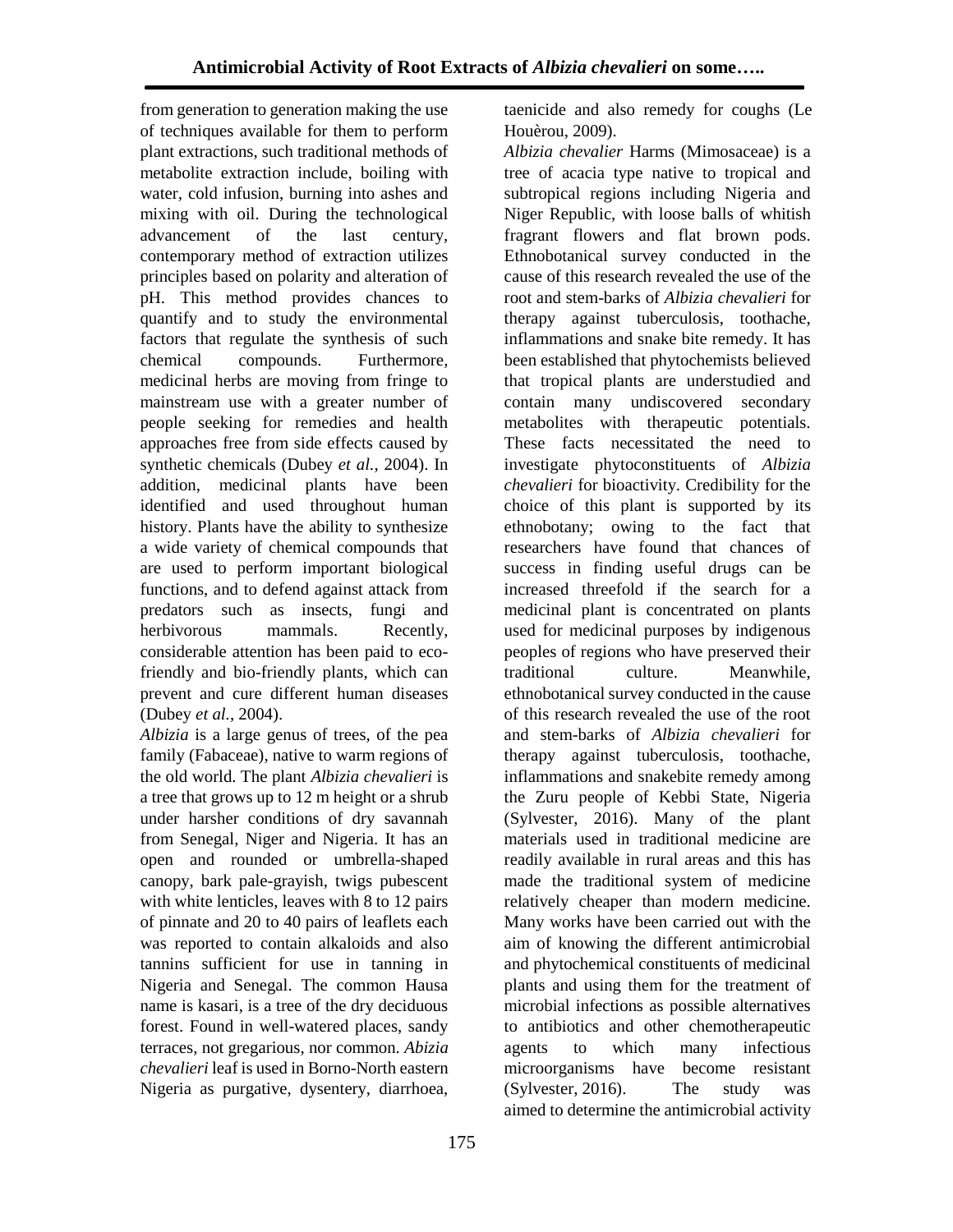of *Albizia chevalieri* on some selected medical isolates, with the following Objectives; to extract *Albizia chevalier* using maceration method, to determine qualitatitive phytochemical screening, to determine antimicrobial activity of the plant extracts on selected medical isolates

## **Materials and Methods**

#### **Plant collection, Authentication, Preparation and Extraction**

The roots of *Albizia chevalieri* was collected at Kurba North, Yamaltu Deba L.G.A. Gombe State. They were taxonomically authenticated by a taxonomist at the herbarium unit of the Department of Biological Science, Gombe State University. A voucher specimen (649) was deposited there for future reference.

The roots were washed under a running tap water to eliminate dirt and other foreign particles that may be present, they were airdried at room temperature  $(27-30)$ ° C) away from direct sun light for three weeks and were later pulverized into coarse powder using mortar and pestle, and into the fine powder using an electric grinder, the plant materials were then stored in air-tight containers until use.

#### **Extraction Procedure**

Maceration method was used in the extraction of the root of the plant, 150g of the root powder was percolated with 500ml of chloroform, acetone, methanol (95%), Ethanol (95%) and distilled water, the mixtures were allowed to stay for three days with regular stirring, after which the mixtures were filtered using Whatman's filter paper No. 1. and the residue were separated from the liquid, then the filtrates were then evaporated using water bath thereby living behind the extracts (crude extract), the extracts were then kept for analysis (Prashant *et al*., 2011).

## **Qualitative Phytochemical Screening**

Phytochemical analysis for qualitative detection of alkaloids, flavonoids, tannins and saponins were performed on the plant extract as described by Tiwari *et al.*, 2011).

## **Preparation of Meyer's Reagent**

The procedure was carried out as described by Mayer, 2012). 1.35g of mercuric chloride was dissolved in to 10ml of distilled water in a conical flask. 5g of potassium iodide (KI) was also dissolved in 10ml of distilled water in different conical flask. The solution was mix up and stir in a volumetric flask.

#### **Test for Alkaloids**

One gram of *Albizia chevalieri* root extract was dissolved in 1% of hydrogen chloride inside test-tube for 24 hours. Few drops of Meyer's reagent were added. Formation of yellow coloured precipitate indicates the presence of alkaloid (Tiwari *et al.,* 2011).

#### **Test for Flavonoids**

Exactly 0.5 gram of the plant extracts was treated with few drops of sodium hydroxide solution. Formation of intense yellow color, which becomes colorless on addition of dilute acid, indicates the presence of flavonoids Tiwari *et al*., 2011.

#### **Test for Tannins**

Exactly 1% of gelatin solution containing sodium chloride was added to 0.5 g of the plant extract. Formations of white precipitate indicate the presence of tannins (Tiwari *et al.*, 2011).

#### **Test for Saponins**

Exactly 0.5 g of plant extract was diluted into 6ml of distilled water in a test tube. The mixture was shaken vigorously for 15 minutes. Formation of persistent foam, confirms the presences of saponins Tiwari *et al*., 2011).

#### **Microbiological Analysis**

Characterization was done by initial examination of the colonies on the plate, physiological examination such as staining reactions and biochemical test were also carried out to aid identification of the bacterial and fungal isolates (Cheesebrough, 2006).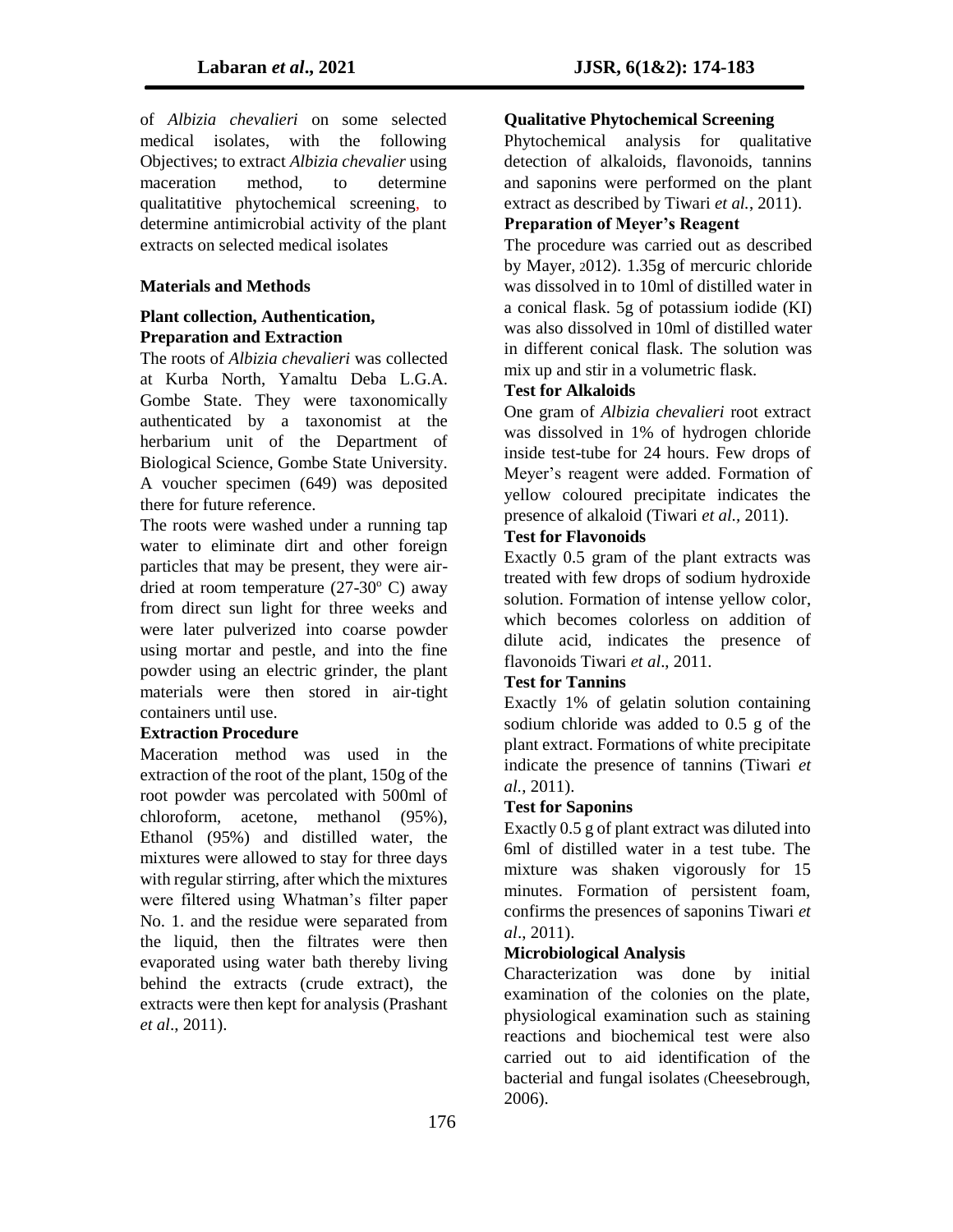#### **Preparation of Stock and Standard Solutions of the Plant Extract**

The stock solution was prepared by taking 5g and diluting it with 10ml of DMSO making it 500% concentration, furthermore varying concentrations of the solutions were made from the stock culture using distilled water. 500, 250, 125, 62.5 and 31.25% respectively. The controls were set up with equivalent quantities of water (Cheesebrough, 2010).

#### **Preparation of MacFarland Turbidity Standards**

Exactly 1% solution (w/v) of anhydrous barium chloride  $(BaCl<sub>2</sub>)$  and 1% solution (v/v) of sulfuric acid  $(H<sub>2</sub>SO<sub>4</sub>)$  were made. The two solutions were mixed in test tube  $(0.6 \text{ m of } 1\% \text{ Bacl}_2)$ 

99.4 ml of  $1\%$  H<sub>2</sub>SO<sub>4</sub>) to obtain 0.5 McFarland standard. The bottle containing the McFarland standard was tightly sealed and stored at room temperature in the dark (Cheesebrough, 2006).

#### **Standardization of Inocula**

Stock cultures were preserved and maintained at  $4^{\circ}$ C on slopes (agar slant) of nutrient agar. Active cultures for experiments were prepared by transferring a loop full of cells from stock cultures of *Escherichia coli, Staphylococcus aureus* and *Candida albicans* to different test tubes containing nutrient broth then incubated for 24 hours (overnight) at  $37^{\circ}$ C, and also 9 ml of distilled water was dispensed in empty test tubes and 1 ml from the overnight cultures were pipette into a test tube containing 9 ml distilled water; further dilution was done to ten  $(10^{-10})$  dilution for the test organisms until the turbidity marches 0.5 McFarland's standards when compared (Cheesebrough, 2006).

#### **Antibacterial Sensitivity Test**

Agar well diffusion method was employed as described by Cheesebrough (2006) to test the antibacterial activity of the plant extracts against the clinical isolates. (*Escherichia coli, Staphylococcus aureus,* and *Candida albicans*). Different plant extracts concentrations used for antibacterial susceptibility test were 31.25, 62.5, 125, 250 and 500 % concentrations respectively (Cheesebrough, 2006).

#### **Determination of Minimum Inhibitory Concentration (MIC) and Minimum Bacterial/Fungicidal Concentration (MBC)/(MFC)**

Minimum inhibitory concentration was determined by serial dilution in test tubes containing 5ml of nutrient broth. 0.1ml of standardized suspension of the test organisms and 1ml of each of the concentrations (500, 250, 125, 62.5, and 31.25%) of the extracts was then introduced into the respective test tubes. Two test tubes labelled as controls containing plant extract plus nutrient broth and nutrient broth plus test organism were set up alongside. All the test tubes were incubated at 37° C for 24 hours(bacteria) and then3 days(fungi) after which the MIC was determined. MBC/MFC was carried out by sub-culturing all test tubes without an evidence of growth during MIC and incubated at 37° C for 24hours (bacteria) and 3 days (fungi). (Cheesebrough 2010).

## **Results and Discussion**

The percentage yield of AE (Acetone extract) was found to be 1.13%, CE (chloroform extract) 2.40%, ME (Methanol extract) 1.87%, and DWE (Distilled water extract) 2.53%. This result varies slightly with the report of (Ngbede *et al.,* 2008) who reported percentage yield of distilled water extract to be 14.4%, Methanol extract (18.2%), Acetone (9.14%). This variation could have aroused as a result of differences in the amount of the root powder used in the extraction.

The phytochemical screening in this study shows that methanol and aqueous extracts have similar composition of phytochemical constituents (i.e. alkaloids, cardiac glycosides, saponins, flavonoid, tannins and steroids/triterpenes) (Table 3.2) and is attributable to their closeness in polarity. This is in line with the findings of Abubakar *et al*. (2015) and Alhassan *et al*. (2014) where similar phytochemicals were reported in the extracts. These primary and secondary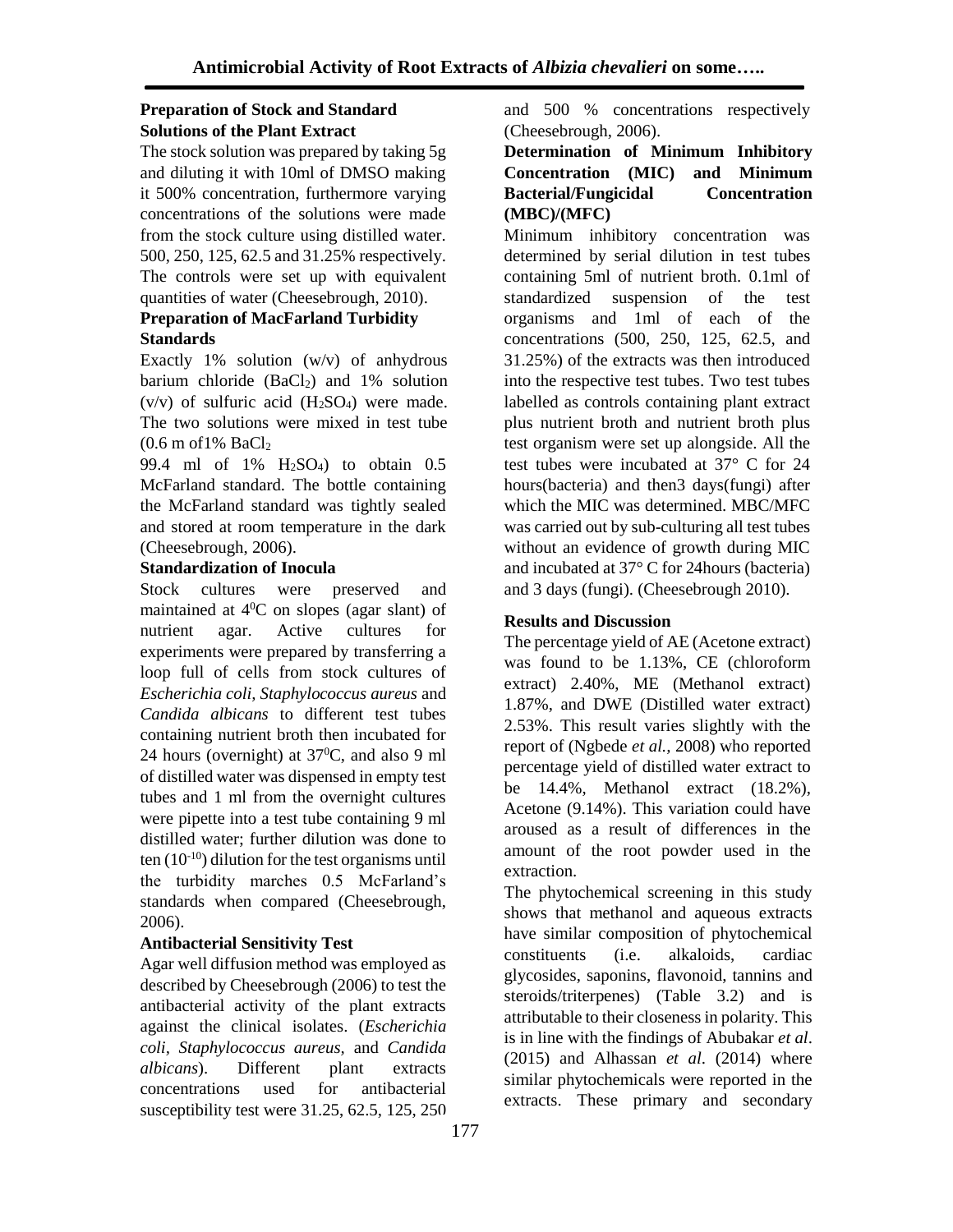metabolites in plants have numerous functions. Crude, pure and isolated alkaloids and their synthetic derivatives have been used as analgesic, antispasmodic and bactericidal agents (Okwu and Okwu, 2004). Flavonoids have been shown to provide antibacterial, anti- inflammatory, antiallergic, antimutagenic, antiviral, antineoplastic, anti-thrombotic and vasodilatory activity. Flavonoid also has immense antioxidant and anti-inflammatory activities because of its ability to scavenge hydroxyl radicals, super oxide anions and lipid peroxy radicals (Okwu, 2004; Okwu and Josiah, 2006). Tanins have been used in the treatment of wounds especially those emanating from varicose ulcers and hemorrhoids (Njoku and Akumufula, 2007) and is able to stop bleeding during circumcision (Edeoga *et al*., 2005). The phytochemical constituents especially the secondary metabolites could be useful as

guide to chemotaxonomic markers that will aid in chemotaxonomical classification system and further phylogenetic studies in Fabaceae family. (Alhassan *et al*., 2014). Saponins are surface active agents which alter the permeability of the cell wall of organisms thus facilitating the entry of toxic materials or leakage of vital constituents from the cell (Daniyan *et al*., 2010). In medicine, saponins are used as hypercholesterolemia, hyperglycemia, antioxidant, anti-cancer, anti- inflammatory agents due to their detergent property (Ngbede *et al*., 2008). These properties confirm saponins as potent antimicrobial agent. Tannins are polyphenols known to exhibit antibacterial, antiviral and anti-tumor activities. It was also reported that certain tannins are known to inhibit HIV replication selectively and is also used as diuretic (Evans, 2002).

| Table 1: Percentage yield of <i>Albizia chevalieri</i> sample after extraction. |
|---------------------------------------------------------------------------------|
|---------------------------------------------------------------------------------|

| <b>Extracts</b> | W1(g) |     | $W2(g)$ Percentage yield $(\%)$ |
|-----------------|-------|-----|---------------------------------|
| AЕ              | 1.70  | 150 | 1.13                            |
| CЕ              | 3.6   | 150 | 2.40                            |
| <b>ME</b>       | 2.8   | 150 | 1.87                            |
| <b>DWE</b>      | 3.8   | 150 | 2.53                            |

Key: WhereW1 is the weight of the extract after evaporation of solvent, and W2 is the weight of the plant powder before extraction. AE=Acetone extract, CE= Chloroform extract, ME= Methanol extract and DWE=Distilled water extract,  $g=$  gram.



Figure 1: A histogram showing the percentage yield of different extracts of root of *Albizia chevalieri*.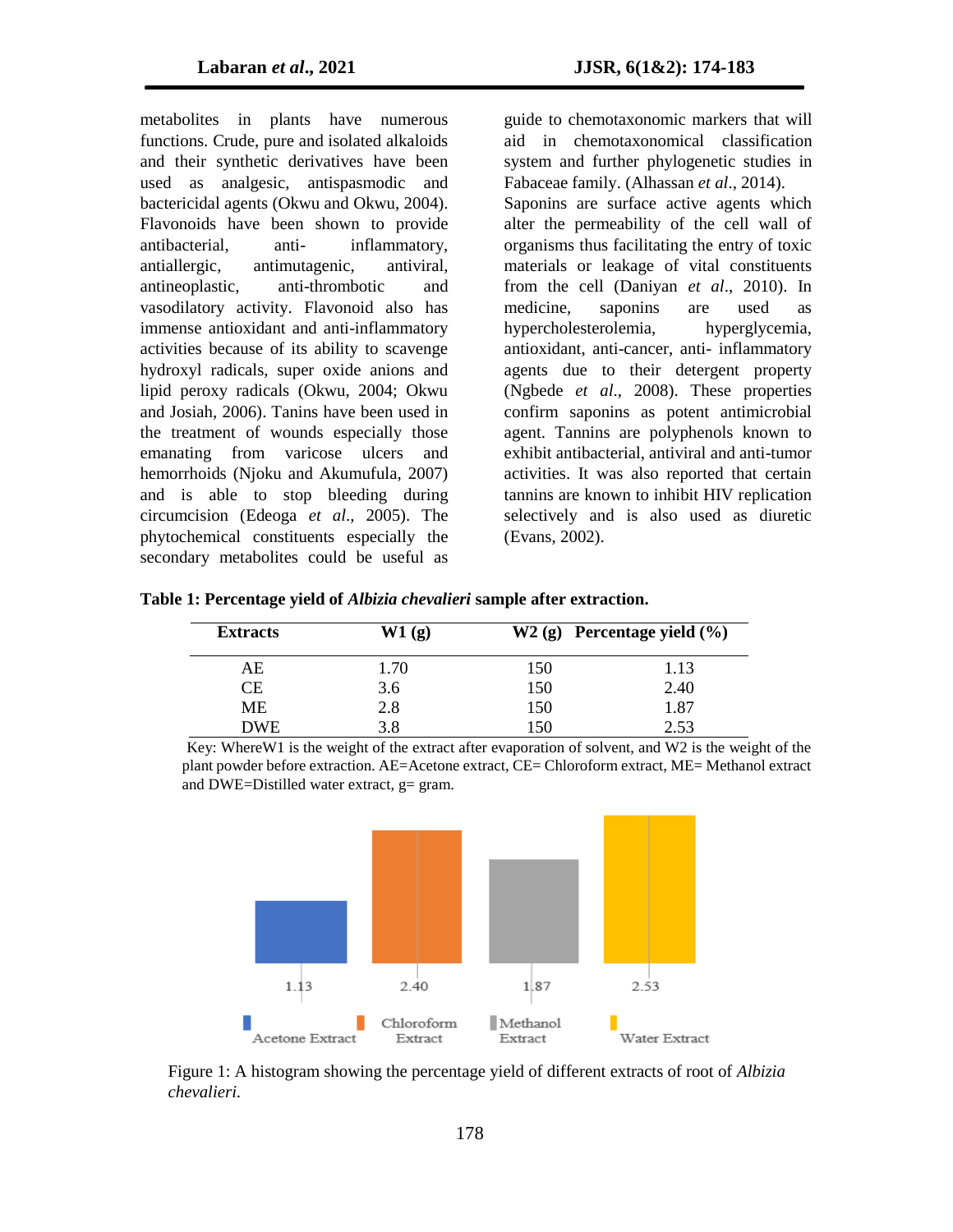| <b>Phytochemicals/Extracts</b> | ME | JЕ | AЕ | <b>DWE</b> |
|--------------------------------|----|----|----|------------|
| Alkaloids                      |    |    |    |            |
| Saponins                       |    |    | ۰  |            |
| Phenols                        |    |    | ۰  |            |
| Tannins                        |    |    | ۰  |            |
| Flavonoids                     |    |    |    |            |

**Table 2: Phytochemicals constituents in the** *Albizia chevalieri* **root**

Key: ME= methanol extract, CE= chloroform extract, AE= acetone extract, DWE= Distilled water extract,  $+$  =Present,  $-$  = Below detectable levels.

| $\frac{0}{0}$ |                                | <b>Chloroform</b> | <b>Methanol</b> | <b>Distilled Water</b> | <b>Positive</b> |  |
|---------------|--------------------------------|-------------------|-----------------|------------------------|-----------------|--|
| inhibition    | <b>Acetone extract</b> Extract |                   | <b>Extract</b>  | <b>Extract</b>         | control         |  |
| 250           |                                |                   | 18              | I b                    | 38              |  |
| 125           | 14                             |                   | 14              | 14                     | 40              |  |
| 62.5          | 10                             |                   |                 |                        | 39              |  |
| 31 2          |                                |                   |                 |                        | 39              |  |

**Table 3: Anti-bacterial Effect of** *Albizia chevalieri* **Root Extracts on** *Escherichia coli.*

Key: Where AE=Acetone extract, CE=Chloroform extract, ME= Methanol extract, DWE=Distilled water extract and PC= Gentamycin as Positive control.

| Escherichia cola | Concentration of Inhibition $(\% )$ |                                |                               |                               |  |  |
|------------------|-------------------------------------|--------------------------------|-------------------------------|-------------------------------|--|--|
| <b>Extracts</b>  | 31.2%                               | $62.5\%$                       | 125%                          | <b>250%</b>                   |  |  |
| Control          | $39.25 \pm 0.49$ <sup>ab</sup>      | $38.50 \pm 0.05$ <sup>ab</sup> | $40.00 \pm 0.58$ c            | $38.00 \pm 0.58$ <sup>a</sup> |  |  |
| AE               | $8.00 \pm 1.08$ <sup>a</sup>        | $9.50 \pm 0.05^{\text{ b}}$    | $14.00 \pm 0.58$ °            | $17.00 \pm 0.58$ <sup>b</sup> |  |  |
| <b>CE</b>        | $1.75 \pm 1.80$ <sup>a</sup>        | $5.00 \pm 0.05$ <sup>a</sup>   | $11.00 \pm 0.58$ b            | $15.00 \pm 0.58$ b            |  |  |
| <b>ME</b>        | $8.25 \pm 1.31^{\circ}$             | $10.50 \pm 0.05$ <sup>a</sup>  | $14.00 \pm 0.58$ <sup>b</sup> | $18.00 \pm 0.58$ °            |  |  |
| <b>DWE</b>       | $5.50 \pm 1.55$ <sup>a</sup>        | $8.50 \pm 0.05$ <sup>a</sup>   | $14.00 \pm 0.58$ <sup>b</sup> | $16.00 \pm 0.58$ <sup>b</sup> |  |  |

**Table 4: Inhibitory Effect of** *Albizia chevalieri* **Root Extracts on** *Escherichia coli.*

Key:  $AE =$  Acetone extract.  $CE =$  Chloroform extract.  $ME =$  Methanol extract. DWE = Distilled water extract. ab, a, qb, c. = shows significant difference across the rows

Value are expressed as Mean ±SE. Values with different superscript across the rows differ significantly ( $P < 0.05$ ).

|  |  | Table 5: Anti-bacterial Effect of Albizia chevalieri Root Extract on Staphylococcus aureus |
|--|--|--------------------------------------------------------------------------------------------|
|--|--|--------------------------------------------------------------------------------------------|

| <b>Concentration</b>     | Acetone | <b>Chloroform</b> | <b>Methanol</b> | <b>Distilled Water</b> | <b>Positive</b> |
|--------------------------|---------|-------------------|-----------------|------------------------|-----------------|
| inhibition( $\%$ )<br>of | extract | extract           | <b>Extract</b>  | <b>Extract</b>         | control         |
| 250                      | 29      | 19                | 14              |                        | 38              |
| 125                      | 24      |                   |                 |                        | 40              |
| 62.5                     | 16      |                   |                 |                        | 39              |
| 31.2                     | 10      |                   |                 |                        | 39              |

Key: Where AE=Acetone extract, CE=Chloroform extract, ME= Methanol extract, DWE=Distilled water extract and PC= Gentamycin as Positive control.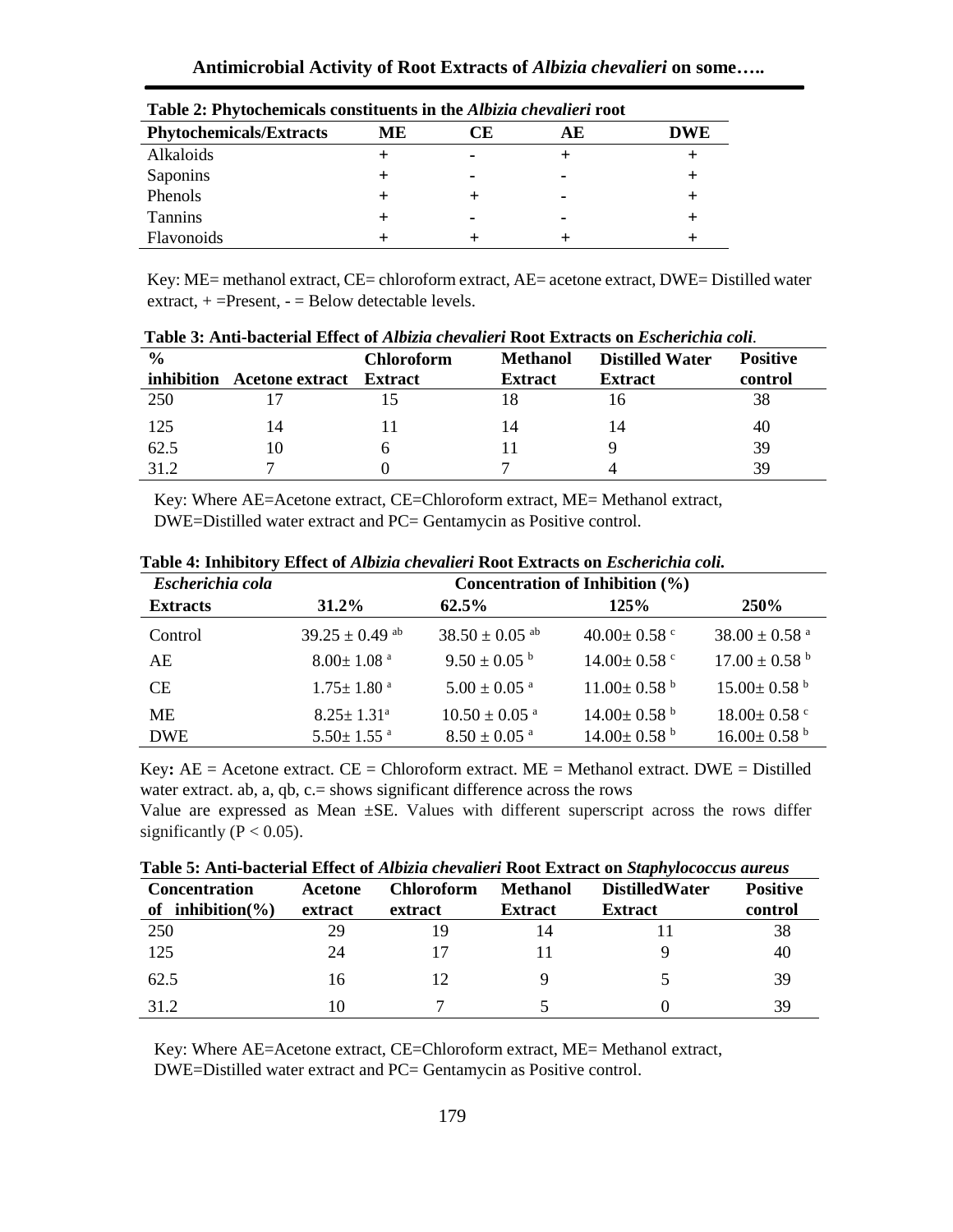| Staphylococcus aureus | Concentration of Inhibition (%) |                               |                                |                               |  |
|-----------------------|---------------------------------|-------------------------------|--------------------------------|-------------------------------|--|
| <b>Extracts</b>       | $31.2\%$                        | $62.5\%$                      | 125%                           | <b>250%</b>                   |  |
| Control               | $39.25 \pm 0.48$ <sup>ab</sup>  | $38.50 \pm 0.05$ ab           | $40.00 \pm 0.58$ b             | $38.00 \pm 0.58$ <sup>a</sup> |  |
| AE                    | $11.75 \pm 1.80$ <sup>a</sup>   | $15.50 \pm 0.05$ <sup>a</sup> | $24.00 \pm 0.58$ <sup>b</sup>  | $29.00 \pm 0.58$ c            |  |
| <b>CE</b>             | $8.50 \pm 1.55$ <sup>a</sup>    | $11.50 \pm 0.05$ <sup>a</sup> | $17.00 \pm 0.58$ <sup>b</sup>  | $19.00 \pm 0.58$ b            |  |
| <b>ME</b>             | $6.25 \pm 1.31$ <sup>a</sup>    | $8.50 \pm 0.05$ <sup>ab</sup> | $11.00 \pm 0.58$ <sup>bc</sup> | $14.00 \pm 0.58$ c            |  |
| <b>DWE</b>            | $1.50 \pm 1.55$ <sup>a</sup>    | $4.50 \pm 0.05$ <sup>a</sup>  | $9.00 \pm 0.58$ b              | $11.00 \pm 0.58$ <sup>b</sup> |  |

|  |  |  | Table 6: Inhibitory Effect of Albizia chevalieri Root Extracts on Staphylococcus aureus |
|--|--|--|-----------------------------------------------------------------------------------------|
|--|--|--|-----------------------------------------------------------------------------------------|

**Key**:  $AE =$  Acetone extract.  $CE =$  Chloroform extract.  $ME =$  Methanol extract. DWE = Distilled water extract. ab, bc, a, b, c.  $=$  shows significant difference across the rows.

Value are expressed as Mean ±SE. Values with different superscript across the rows differ significantly ( $P < 0.05$ ).

| Concentration of In Acetone E Chloroformextra Methanole |        |               |               | <b>DistilledWater</b> | <b>Positivecont</b> |
|---------------------------------------------------------|--------|---------------|---------------|-----------------------|---------------------|
| hibition $(\% )$                                        | xtract | <sub>ct</sub> | <b>xtract</b> | <b>Extract</b>        | rol                 |
| 250                                                     |        |               |               |                       | 35                  |
| 125                                                     |        |               |               |                       | 36                  |
| 62.5                                                    |        |               |               |                       | 36                  |
| 31.2                                                    |        |               |               |                       | 35                  |

**Table 7: Anti-fungal Effect of** *Albizia chevalieri* **Root extract on** *Candida albicans.*

**Key**: AE=Acetone extract, CE=Chloroform extract, ME= Methanol extract, DWE= Distilled water extract and PC= Gentamycin as Positive control.

| Candida albicans | Concentration of Inhibition $(\% )$ |                               |                               |                               |  |  |
|------------------|-------------------------------------|-------------------------------|-------------------------------|-------------------------------|--|--|
| <b>Extracts</b>  | $31.2\%$                            | $62.5\%$                      | 125%                          | <b>250%</b>                   |  |  |
| Control          | $35.50 \pm 0.65$ <sup>a</sup>       | $35.50 \pm 0.05$ <sup>a</sup> | $36.00 \pm 0.58$ <sup>a</sup> | $35.00 \pm 0.58$ <sup>a</sup> |  |  |
| AE               | $5.50 + 1.55$ <sup>a</sup>          | $8.50 \pm 0.05$ ab            | $11.00 \pm 0.58$ <sup>b</sup> | $15.00 \pm 0.58$ c            |  |  |
| СE               | $0.25 \pm 0.49$ <sup>a</sup>        | $0.50+0.05$ <sup>a</sup>      | $5.00 \pm 0.58$ <sup>b</sup>  | $8.00 \pm 0.58$ c             |  |  |
| MЕ               | $1.00 + 1.08$ <sup>a</sup>          | $2.50+0.05$ <sup>a</sup>      | $9.00 \pm 0.58$ <sup>b</sup>  | $12.00 \pm 0.58$ °            |  |  |
| <b>DWE</b>       | $1.50 + 1.55$ <sup>a</sup>          | $4.50 \pm 0.05$ <sup>ab</sup> | $8.00 \pm 0.58$ <sup>bc</sup> | $10.00 \pm 0.58$ c            |  |  |

**Table 8: Inhibitory Effect of** *Albizia chevalieri* **Root Extracts on** *Candida albicans*

**Key:**  $AE =$  Acetone extract.  $CE =$  Chloroform extract.  $ME =$  Methanol extract. DWE = Distilled water extract. ab, bc, a, b, c.  $=$  shows significant difference across the rows.

Value are expressed as Mean ±SE. Values with different superscript across the rows differ significantly ( $P < 0.05$ ).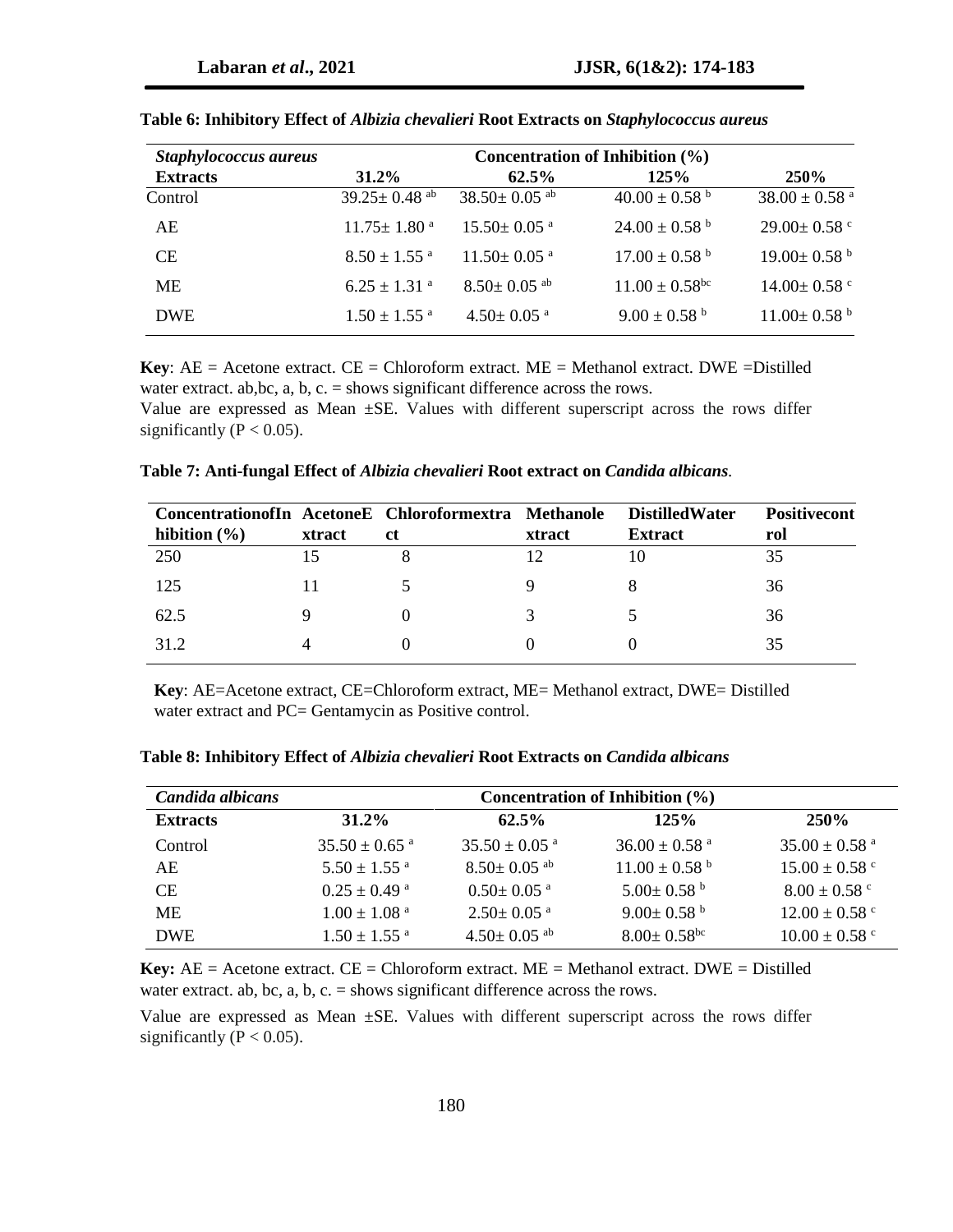| <b>PlantExtracts</b> | E. coli | <i>S. aureus</i> | C. albicans |
|----------------------|---------|------------------|-------------|
| AE                   | 250     | 125              | 250         |
| <b>CE</b>            | 125     | 125              | 250         |
| ME                   | 500     | 250              | 500         |
| <b>DWE</b>           | 500     | 250              | 500         |

**Table 9: Minimum Inhibitory Concentration (MIC) of** *A. chevalieri* **Root Extracts (mg/ml) on** *Escherichia coli***,** *Staphylococcus aureus* **and** *Candida albicans.*

**Key**: AE=Acetone extract, CE=Chloroform extract, ME= Methanol extract, DWE= Distilled water extract and PC= Gentamycin as Positive control.

**Table 10: Minimum Bactericidal/Fungicidal Concentration (MBC)/(MFC) of** *A. chevalieri* **Root Extract(mg/ml) on** *Escherichia coli***,** *Staphylococcus aureus and Candida albicans.*

| <b>Plant extracts</b> | E. coli | S. aureus | C. albicans |
|-----------------------|---------|-----------|-------------|
| AE                    | 500     | 500       | 500         |
| <b>CE</b>             | 500     | 500       | 250         |
| ME                    | 1000    | 1000      | 1000        |
| <b>DWE</b>            | 1000    | 1000      | 1000        |

Key: AE=Acetone extract, CE=Chloroform extract, ME= Methanol extract, DWE= Distilledwater extract and PC= Gentamycin as Positive control.

Generally, all extracts showed wide range of antimicrobial activity when compared to the positive control but there was a slight difference between the extracts with respect to the plant's part. Methanol root extract of *Albizia chevalieri* showed activity against all the Bacterial and fungal isolates. The observed antimicrobial effects on the isolates are believed to be due to the presence of tannins, flavonoids and saponins which have shown to possess antimicrobial properties. Some workers have also attributed the observed antimicrobial effect of plants extracts to the presence of these secondary metabolites. Some other workers have identified, that tannins, flavonoids and alkaloids in the extracts of some medicinal plants example *Euphorbia hirta* possess antimicrobial activity. thus, the growth inhibition effect of the extractson the

microorganism could be attributed to the presence of bioactive substances such as phenolic acids, tannins and flavonoids as reported by other workers. Phenolic acids are highly hydroxylated phenols, scientific evidence show that increase hydroxylation of phenol result toincreased toxicity to pathogens. The diameters zone of inhibition showed a concentration dependent result and the result also showed that the zone of inhibition values of the extracts was far lesser than that of the positive control gentamycin. This may be attributed to the fact that conventional antibiotics are usually prepared from synthetic materials by means of reproducible manufacturing techniques and procedures, while herbal medicinal plants products are still crude, prepared from plant and animal origins and are subjected to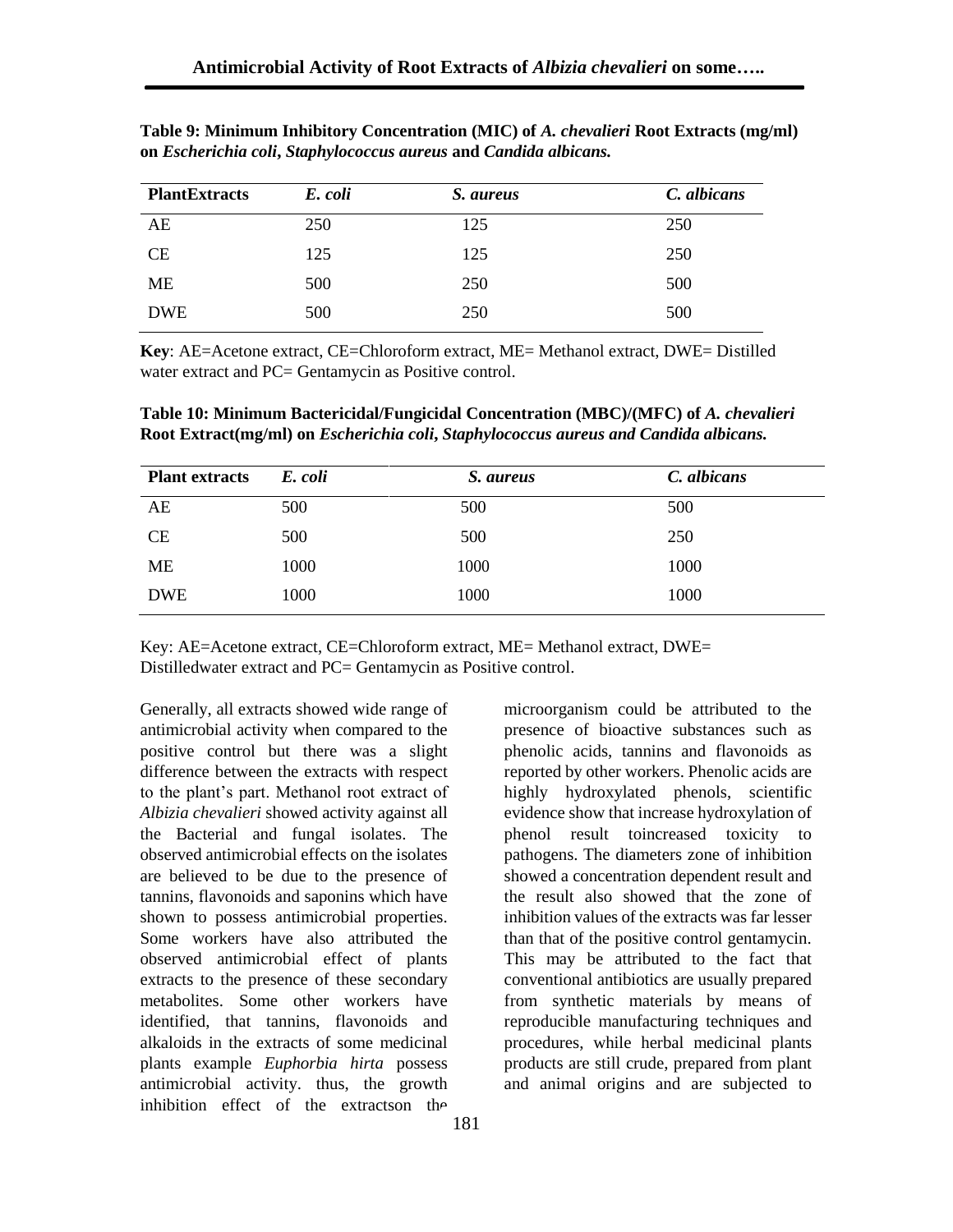contamination and deterioration most of the time (Mahmood and Ameh, 2007).

The MIC and MBC/MFC values were generally similar for the aqueous extract against the test isolates compared to those of the methanol extract. All the tested isolates were susceptible to the extracts. This is of great importance as it has been reported that these organisms have developed resistance to many antibiotics, which sometimes makes its clinical management difficult. This result agrees with the work of Osumah *et al*. (2012) who showed that the root and stem bark extracts and fractions of *A. cordifolia* had more activity against *S. aureus* isolated from fecal and wound samples in Ahmadu Bello University Teaching Hospital Zaria. The differences in the susceptibilities of the isolates to the plant extracts can be related to the cell wall composition of the organisms. Gram – positive bacteria have cell wall composed of peptidoglycan with techoic acid in between, therefore they are more susceptible than Gram – negative bacteria that have their cell wall surrounded by bilipid layers of Gram-negative lipopolysaccharides and lipoproteins, which prevent ready penetration of antibiotics through their cell wall. Most extracts exhibited MIC and MBC/MFC at a low concentration of 31.25 mg/ml and 62.5 mg/ml respectively against all isolates. The low MIC and MBC/MFC exhibited by the extracts against *Staphylococcus aureus, Escherichia coli* and *Candida albicans* are of great significance in the health care delivery system, since it could be used as an alternative to orthodox antibiotic in the treatment of infections caused by these microbial pathogens, especially as they frequently developed resistance to known antibiotics. The presence of these biologically active chemicalsand antimicrobial amino acids may have been responsible for the antimicrobial activity of these plant extracts. Their activity is probably due to their ability to complex with extracellular and soluble proteins and to

complex with bacterial cell walls and disrupts microbial membranes.

#### **Conclusion and Recommendation**

The root of *Albizia chevalieri* possesses antibacterial activity against pathogenic bacteria tested may be used in susceptibility cases. These extracts could be used as alternative for commercial orthodox antibiotics for treatment of antimicrobial infections. This study has justified the use of the plant species in the treatment of some bacterial diseases in folkloric herbal medicine. Diseases caused by *Staphylococcus aureus, Escherichia coli* and *Candida albican.* Purification of the extract is recommended in order to obtain the pure bioactive components for pharmaceutical and other industrial uses.

#### **References**

- Abubakar, K., Danjuma, N.M., Maiha, B.B., Anuka, J.A., Yam, M.F., Bello, S.O., Yusoff, A., Hor, S.Y., Mariam, A. and Zaini, M.A. (2015). A 28- Day Oral Toxicity Study of *Pseudocedrelakotschyi*Methanol Extract in Sprague-Dawley Rats. *European Journal of Medicinal Plants*,10 (3): 1-11.
- Alhassan, M. A., Ibrahim, M., and Musa, I. A. (2014). Phytochemical Screening and Antimicrobial Evaluation of Stem Bark Extract of *Pseudocedrelakotschyi* (Herms). *British Journal of Pharmaceutical Research*, 4(16): 1937- 1944.
- Cheesebrough, M. (2006). Biochemical identification of Microorganisms: *District Laboratory Practice in Tropical Countries Part 2*.London-Cambridge United Press. Pp. 7-105.
- Daniyan, S.Y., Galadima, M., Ijah, U.J.J., Odama, L.E. Yusuf, A.Y. and Abbas, Y. (2010). *Invitro* antibacterial screening of *Piliostigma thonningii* (Schum) Milne red head leaves extracts against clinical isolates of methicillin